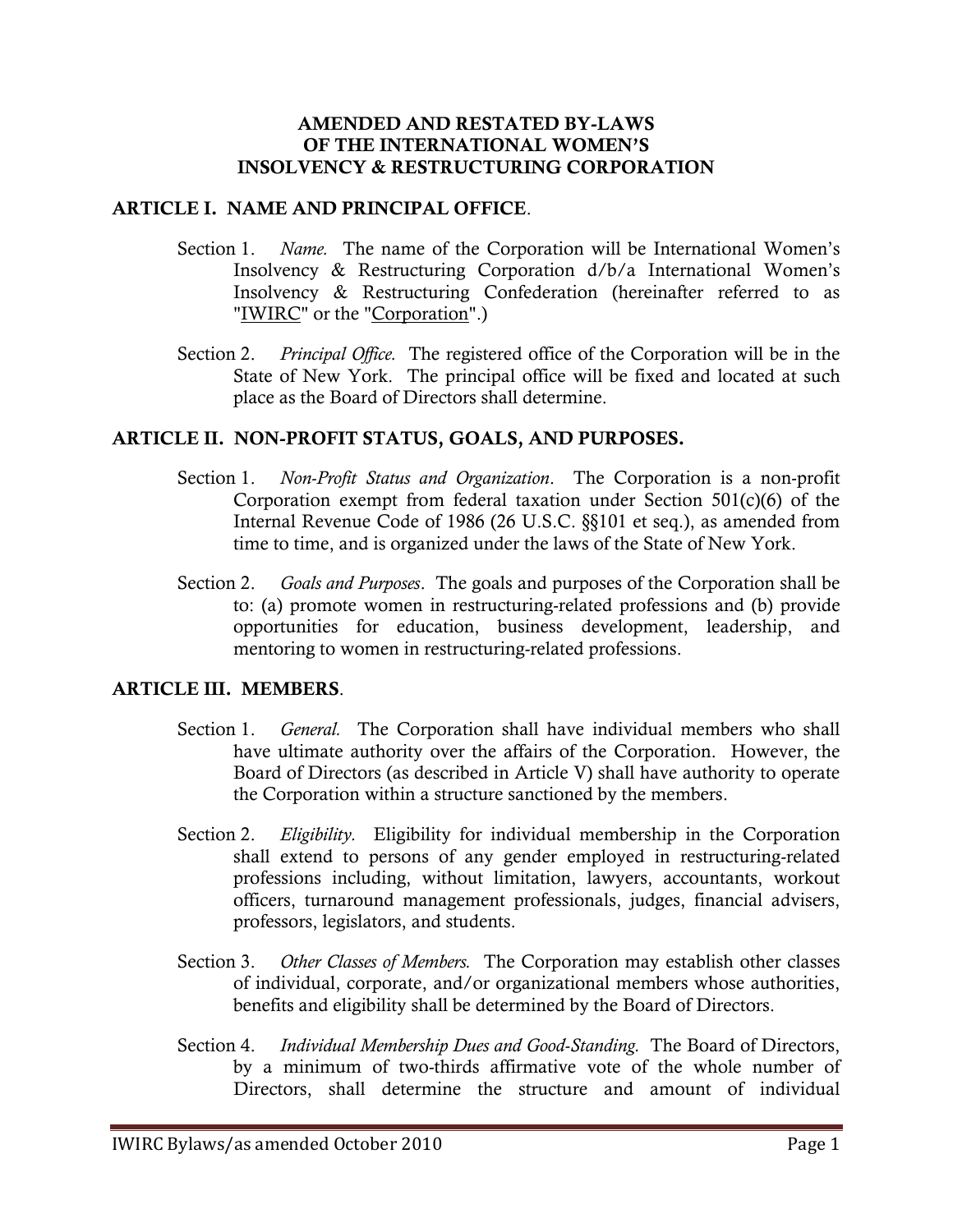membership dues. A member-in-good-standing is an individual who is certified by the Corporation as having paid her or his dues for the current membership year.

## ARTICLE IV. NETWORKS.

- Section 1. *Authority.* The Board of Directors shall have the sole authority to establish and sanction the formation of individual Networks to further the purposes of the Corporation, and to determine the terms of Network affiliation, membership and operating guidelines. The Networks are not separately existing entities but are part of the Corporation and authorized divisions of the same. (Guidelines covering the government of the Network are annexed as *Exhibit A*).
- Section 2. *Guidelines*. The Board of Directors shall establish guidelines for the formation and governance of individual Networks.
- Section 3. *Organization.* Networks must be chartered by the Corporation. Rules for new networks are set out in the Corporation Handbook, which shall be periodically reviewed and updated.
- Section 4. *Other Affiliations.* The Corporation may enter into affiliations with other organizations or entities to help carry out the purposes of the Corporation. The Board of Directors shall have the sole authority to determine terms and conditions of such affiliations.
- Section 5. *Section 5. Affiliation with a Network.* Members of the Corporation may be affiliated with up to two networks without an additional membership charge. The Executive Committee shall establish rules and procedures governing any rebate of the membership fee to any network from time to time.

# ARTICLE V. BOARD OF DIRECTORS.

- Section 1. *General Powers.* The property, affairs and business of the Corporation will be managed by a Board of Directors (hereafter, the "Board" or the "Directors") under a structure and terms determined by the members.
- Section 2. *Property.* No Director will have any right, title or interest in any property or asset of the Corporation.
- Section 3. *Composition.* Each member of the Board shall be a Director of the Corporation. The Board shall be composed of the Officers (as described in Article VI), and the Management Committee (as described in Article VII), and the General Directors ("General Directors"). The General Directors include an Asia Networks Director, an Australia Networks Director, a Canada Networks Director, a Europe Networks Director, and twelve (12) At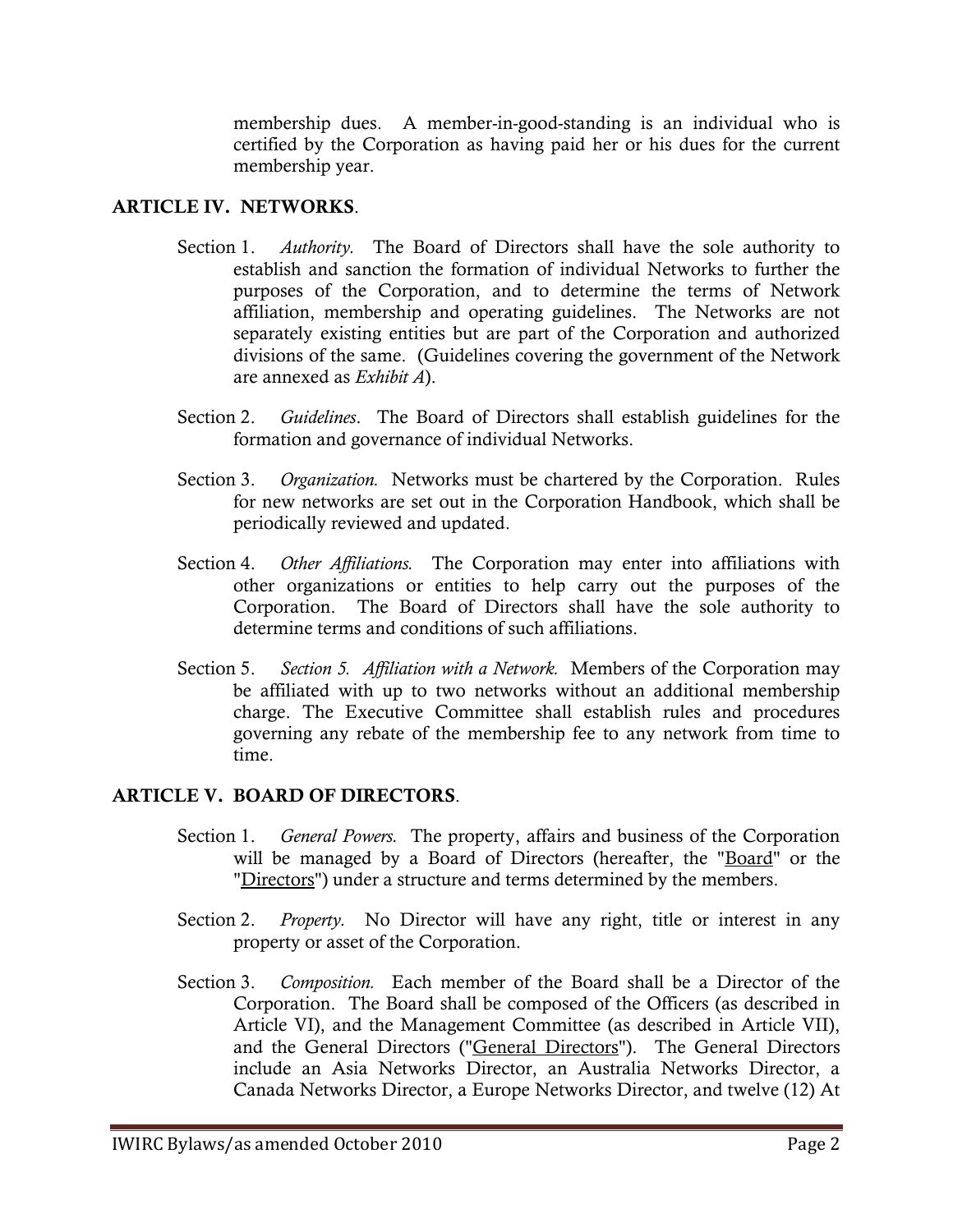Large Directors. The past Chair of the Corporation shall also serve on the Board. All Directors or Vice Directors, whether elected or appointed, must be members-in-good-standing of the Corporation.

- Section 4. The Executive Committee shall have the authority to appoint up two additional At Large Directors to the Board in order to advance the mission of the Corporation.
- Section 5. *Election.* The Board shall be elected as described in Article XI.
- Section 6. *Term.* Each General Director shall serve a term of two years and until a successor is duly elected and qualified, or until death, or resignation, or removal in the manner herein provided. General Directors shall serve no more than two consecutive terms as a General Director of the Board absent a majority vote of the existing Board not to enforce this limitation (not including time spent as an Officer). The terms of one half of the General Directors shall be staggered to begin and end in alternate years.
- Section 7. *Resignation.* Any General Director may resign at any time by giving written notice to the Chair or to the Secretary. The resignation takes effect at the time specified by the General Director and the acceptance of the resignation is not necessary to make it effective.
- Section 8. *Vacancies.* The Executive Committee shall fill any vacancy in General Director positions. A General Director selected to fill such vacancy shall serve the unexpired term of that position.
- Section 9. *Removal.* Any General Director may be removed, with or without cause, at any time by majority of the membership. The Board may remove a General Director for cause by a vote supporting removal by majority of the whole number of the Board present at a special meeting called for that purpose. Proper notice must be given in writing ten (10) days prior to the meeting. Any resulting vacancy will be filled in the manner specified in Section 6 of this Article.
- Section 10. *Place of Meetings.* The Board may hold its meetings at any location it chooses (and may choose to do so via telephone conference).
- Section 11. *Regular Meetings.* Regular meetings of the Board will be held at least quarterly and may be conducted telephonically and at a time and place determined by the Board. Verbal or written notice of regular meetings will be given at least ten (10) days prior to any regular meeting.
- Section 12. *Special Meetings and Notice.* Special meetings may be called by the Chair or by twenty-five percent (25%) or more of the whole number of Directors. Notice of special meetings will be mailed by electronic means to each Director's last known email address at least five (5) days before the day of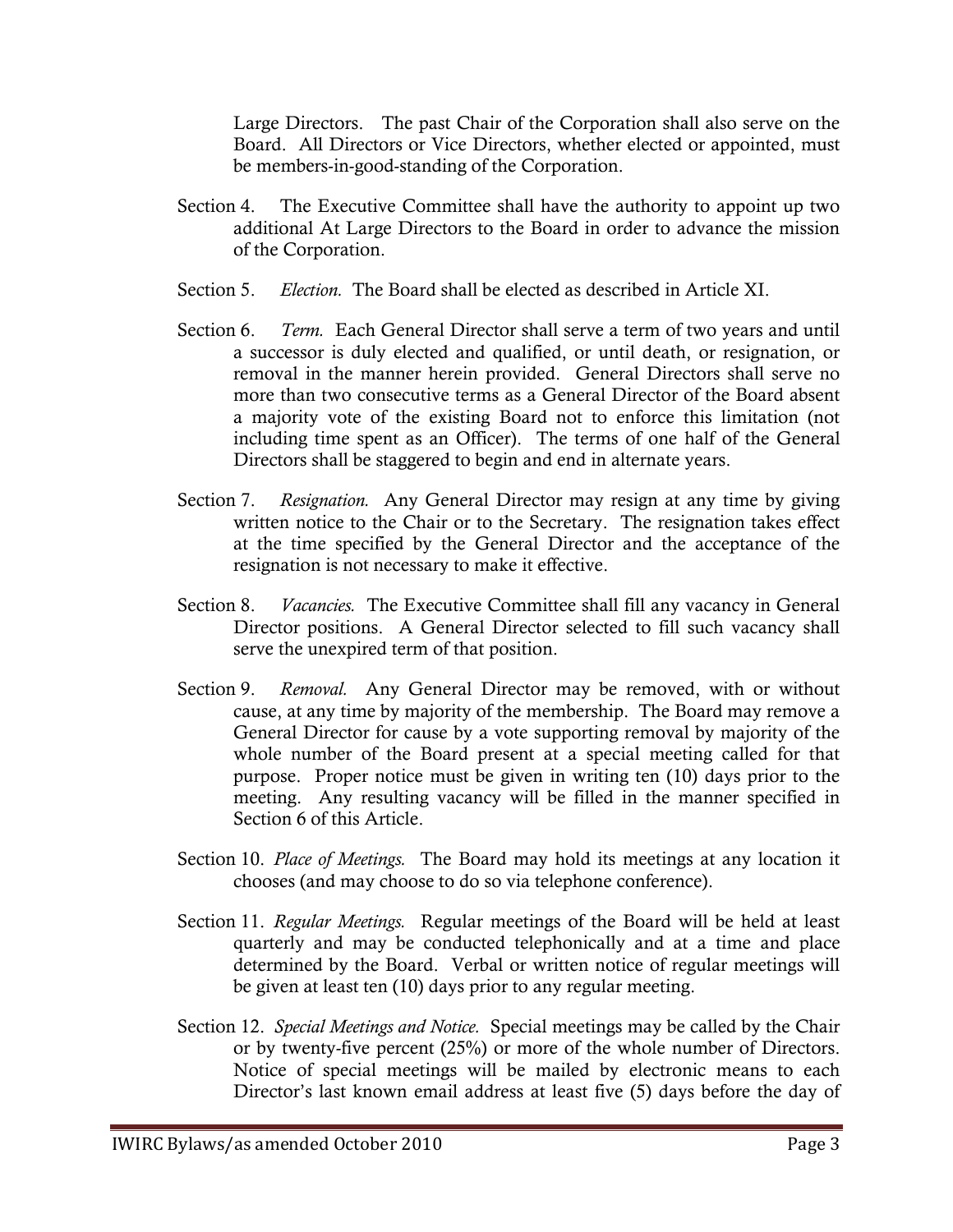the meeting, or delivered personally or by telephone or other electronic means, no later than two (2) days before the meeting. The notice must include the time and place of the meeting, but need not state the purpose except as provided in Section 8 of this Article and Section 4 of Article VI. Any meeting of the Board will be a legal meeting, without any notice having been given, if all of the Directors then in office are present at the meeting or waive such notice in writing before, at or after the meeting.

Section 13. *Electronic Communications.* Directors may participate in meetings of the Board through conference telephone or other such electronic communication device, providing that all participating Directors can hear one another and that applicable law allows for such meetings.

# ARTICLE VI. OFFICERS.

- Section 1. *Number.* The Officers will be the Chair, Vice Chair, the Secretary, the Finance Director, and the immediate past Chair; and these Officers shall comprise the "Executive Committee".
- Section 2. *Election, Term of Office and Qualifications.* All Officers will be elected by the Board from nominees recommended by the Nominating Committee from members of the existing Board. Except in the case of Officers installed under the provisions of Section 5 of this Article, each Officer will hold office for two years and until a successor is duly elected and qualified, or until death, or resignation, or removal in the manner herein provided. Only members in good-standing who have previously served on the Board may be Officers absent a majority vote of the existing Board not to enforce this requirement in a particular year. Further, Officers shall serve no more than four consecutive terms as an Officer of the Board, (not including any term as a General Director) absent a majority vote of the existing Board not to enforce this limitation.
- Section 3. *Resignations.* Any Officer may resign her office by giving written notice to the Chair, Vice Chair, Secretary or Finance Director. Any resignation will take effect at the time specified and the acceptance of the resignation shall not be necessary to make it effective.
- Section 4. *Removal.* Any Officer may be removed, with cause, at any time. Removal requires a vote supporting removal by majority of the whole number of the Board present at a special meeting called for that purpose. Proper notice must be given in writing ten (10) days prior to the meeting. Any resulting vacancy will be filled in the manner specified in Section 5. of this Article.
- Section 5. *Vacancies.* A vacancy in any office will be filled for the unexpired portion of the term by election of the Board.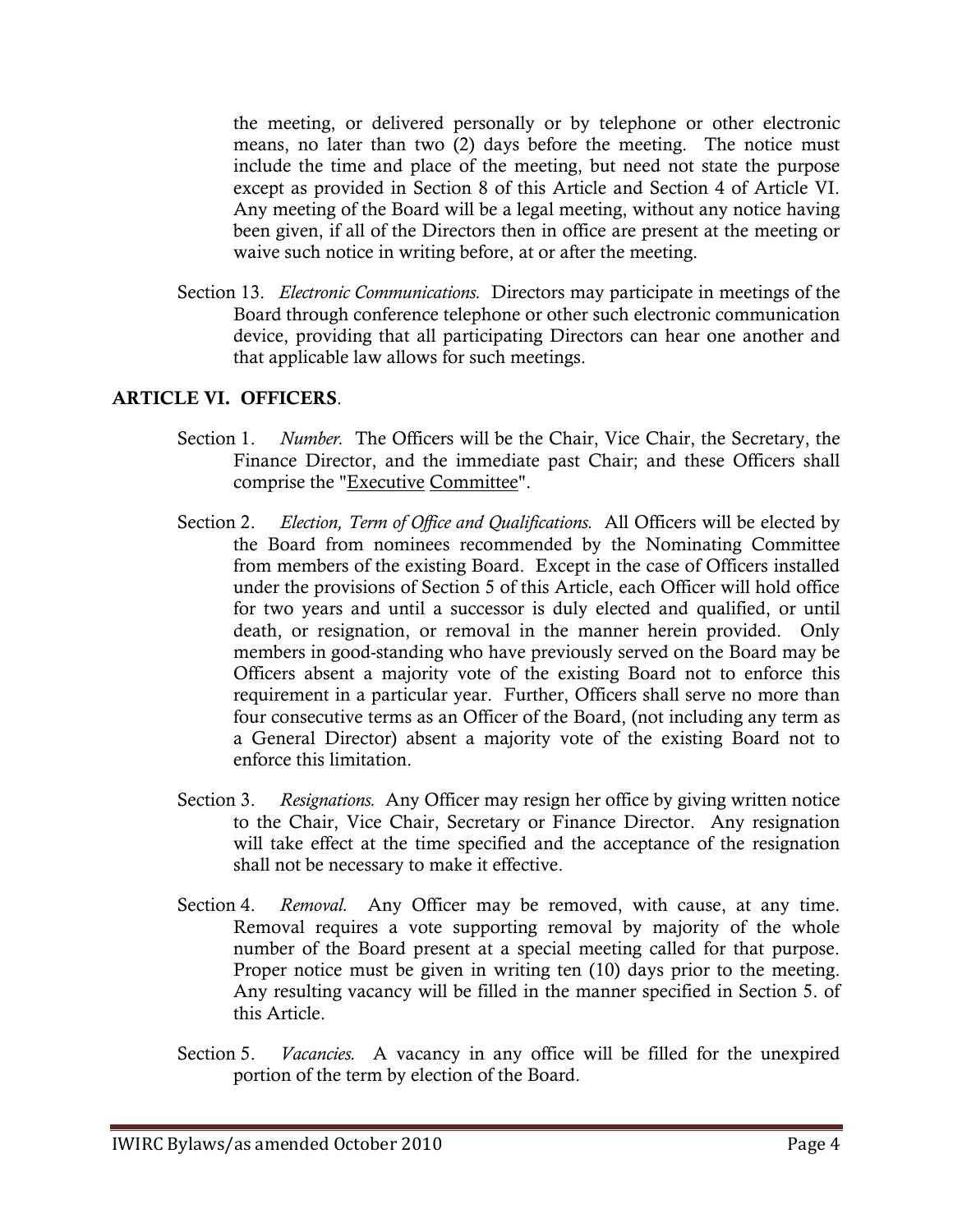- Section 6. *Chair.* The Chair conducts the meetings of the Corporation and has primary responsibility for the general welfare of the Corporation. The Chair is responsible for the administration of IWIRC, policy development and public media relations. The Chair coordinates and oversees in general the programs, projects and initiatives of IWIRC. The Chair also coordinates the relationships of IWIRC with other insolvency organizations. The Chair serves on the Executive Committee.
- Section 7. *Vice Chair.* In the absence of the Chair, the Vice Chair shall preside over meetings of the Corporation. The Vice Chair assists the Chair in overseeing the current programs, projects and initiatives of IWIRC. In addition, the Vice Chair develops new projects and coordinates with the Program Director regarding the development of new programs. The Vice Chair is also a member of the Executive Committee.
- Section 8. *Secretary.* The Secretary is responsible for the reporting of IWIRC. The Secretary maintains the minutes and records of the Board and Executive Committee meetings. The Secretary is a member of the Executive Committee. The Secretary shall assume the responsibility for ongoing governance, including preparing for and managing the biannual election process, generally thinking about succession issues, and making sure our bylaws, membership and marketing materials are accurate.
- Section 9. *Finance Director.* The Finance Director is a member of the Executive Committee and responsible for the financial oversight and shall be responsible for developing, increasing and sustaining sponsors for the Corporation. The Finance Director shall develop sponsorship levels and benefits for new sponsors of the Corporation as an organization as well as for International events. The Finance Director may choose to create a Committee to assist her.
- Section 10. *Other Officers, Agents and Employees.* The Corporation may have other officers, agents and employees as may be deemed necessary by the Board. Each shall hold office or employment at the pleasure of the Board and shall have such authority, perform such duties and receive such reasonable compensation, if any, as a majority of the Board may, from time to time, determine. To the fullest extent allowed by law, the Board may delegate to any employee or agent any powers possessed by the Board and may prescribe their respective titles, terms of office, authorities and duties.

#### ARTICLE VII. MANAGEMENT COMMITTEE

 The Management Committee shall consist of the Executive Committee and the Pacific Rim Networks Director, Europe Networks Director, North America Networks Director, Communications Director, Member Services Director and the Program Director.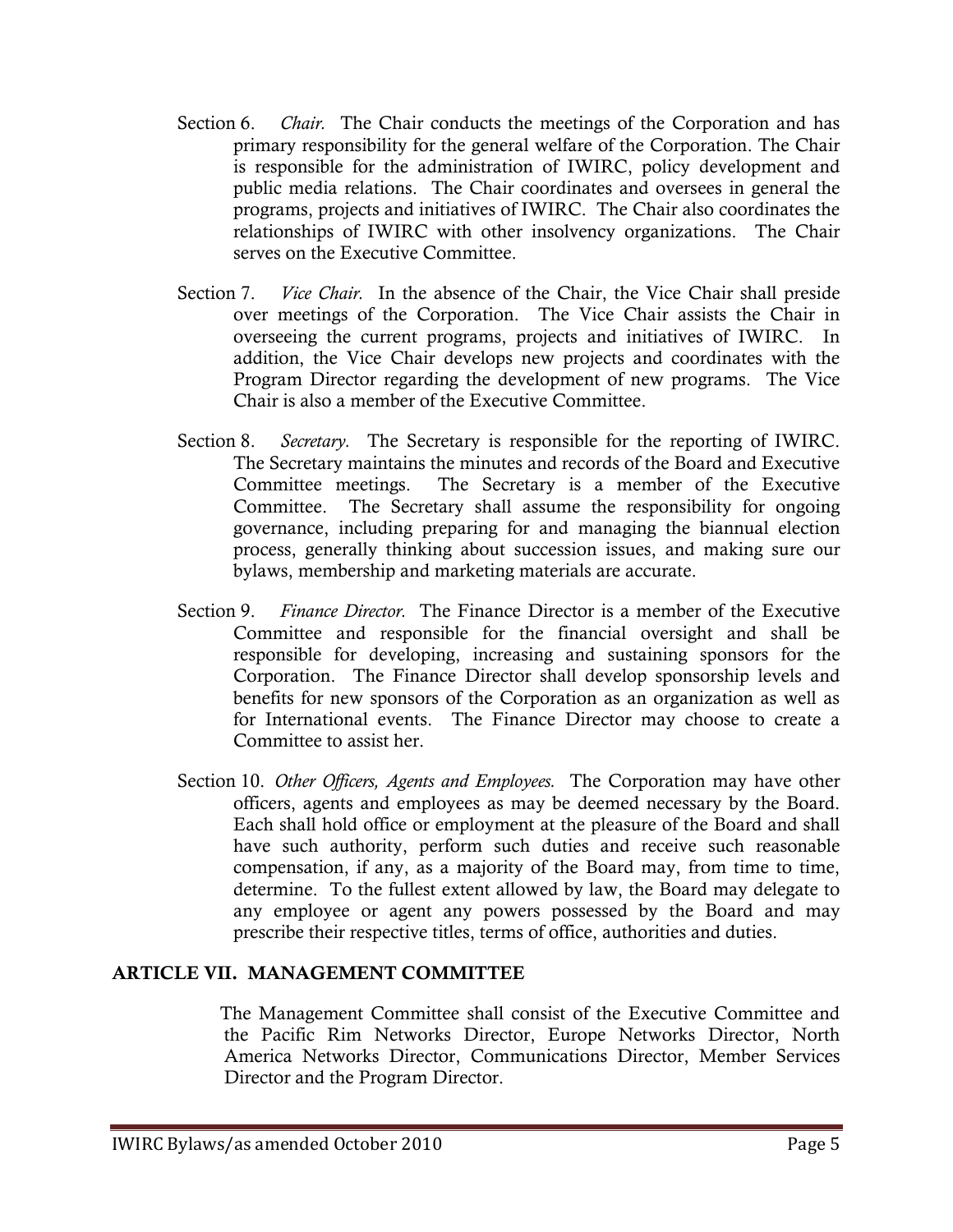## ARTICLE VIII. AT LARGE DIRECTORS.

- Section 1. The At Large Directors ("At Large Directors") shall consist of twelve (12) members of the Corporation elected by the Members pursuant to Article XI. The At-Large Directors shall serve two year terms. Two (2) additional At Large Directors as may be appointed by the Executive Committee under Article V, Section 4.
- Section 2. The At Large Directors shall be assigned by the Executive Committee to such tasks or responsibilities as may be identified or determined from time to time.

## ARTICLE IX. COMMITTEES.

- Section 1. *Executive Committee.* The Executive Committee shall be composed of the Officers of the Corporation and is authorized to conduct the affairs of the Corporation between meetings of the Board. Any action taken by the Executive Committee is subject to review and change by the Board.
- Section 2. *Standing Committees.* The standing committees of the Corporation shall be a Recruitment Committee, a Program Committee, a Network Committee, a Communications Committee, and a Member Services Committee. Other standing committees may be established by majority vote of the Board. The Committees shall be chaired by the respective Director positions.
- Section 3. *Program Committee.* The Program Committee will recommend to the Board substantive IWIRC programs and projects, as well as topics and agenda items for IWIRC events. The Program Committee develops, on an annual basis, the IWIRC Conference. The Program Committee may perform additional duties and functions as designated from time to time by the Board.
- Section 4. *Member Services.* The Member Services Committee conducts member surveys, recruits and assigns volunteers, and maintains the member directory. Additionally, the Member Services Committee will build member recognition programs, assume responsibility for the Mentoring program, survey members to develop additional benefits, evaluate and recommend Network Grant requests, develop Speakers Bureau and other professional development strategies.
- Section 5. *Communications Committee.* The Communications Committee is responsible for executing a proactive media relations strategy, including preparing and distributing press releases, seeking opportunities for officers of IWIRC to speak to the media or to relevant organizations or meetings, and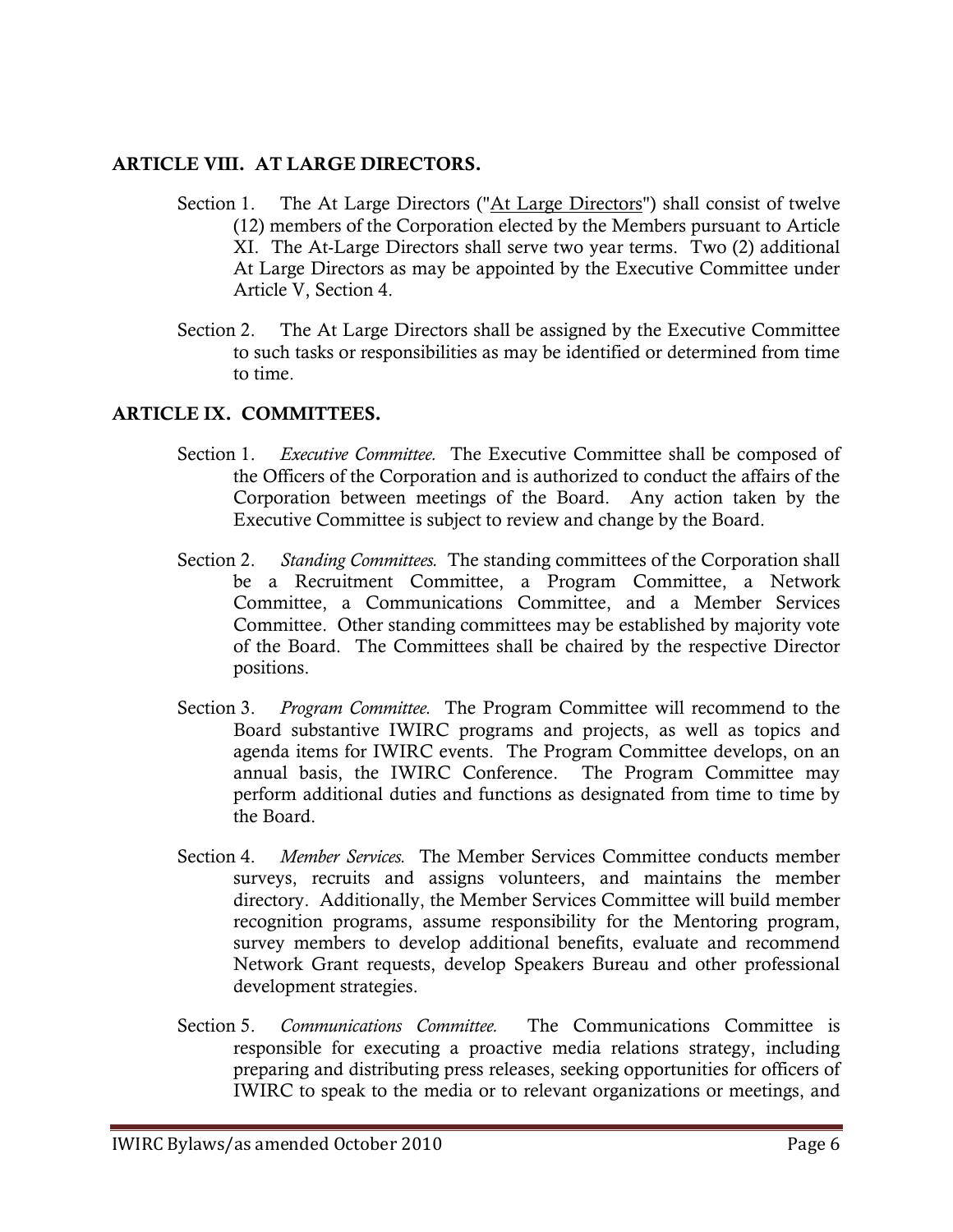for regular communication with members, including overseeing the preparation and publication of the IWIRC newsletter and periodic bulletins. The Communications Committee will also assist in maintaining the IWIRC website through regular updates to content and periodic structural updates, as necessary and agreed by the executive board. In addition, the Communications Committee shall be responsible for management of online directory and website, conducting external surveys for PR purposes, and will be the keeper of the IWIRC brand.

- Section 6. *Network Committee.* The Network Committee promotes new and assists existing networks, provides input on network grant requests, convenes regional network chair meetings, develops network toolkits to help new networks with recruiting, event planning and communications and promotes the benefits of IWIRC membership. The Network Committee will also identify geographic areas for new networks and stimulate interest in those areas and drive the process to completion, and provide standardized tools to assist new networks. The Network Committee will determine how to better leverage our International network structure, assist network board in succession planning, and identify and address networks needing revitalization.
- Section 7. *Ad Hoc and Special Committees.* Ad hoc and special committees may be established by the Chair or the Executive Committee who shall determine the composition, responsibilities and duties of such committees. The term of service for ad hoc and special committees shall terminate at the end of term of the Chair and/or the Executive Committee establishing such committee or committees.

# ARTICLE X. VOTING.

- Section 1. *Manner.* Voting may be in person, telephonic, or electronic, unless the Board determines by majority vote at a meeting that it will accept votes by proxy or those members may participate by other means.
- Section 2. *Quorum and Manner of Acting.* Except as otherwise provided by statute or these by-laws, a minimum of fifty-one percent (51%) of the Directors are required to constitute a quorum to transact business at any meeting, and the act of a majority of the Directors present at such a meeting will be the act of the Board. In the absence of a quorum, a majority of the Directors present may adjourn the meeting. Notice of any adjourned meeting need not be given. (The Ex Officio Chair shall be entitled to one vote).
- Section 3. *Resolutions by Members of the Corporation*. Resolutions may be proposed by five percent (5%) of the total membership as of June 1 of each year. Resolutions must be submitted to the Secretary at least sixty (60) days prior to the annual Fall Conference ("Conference") and will be voted on by the Board at that time as outlined in Section 2 above.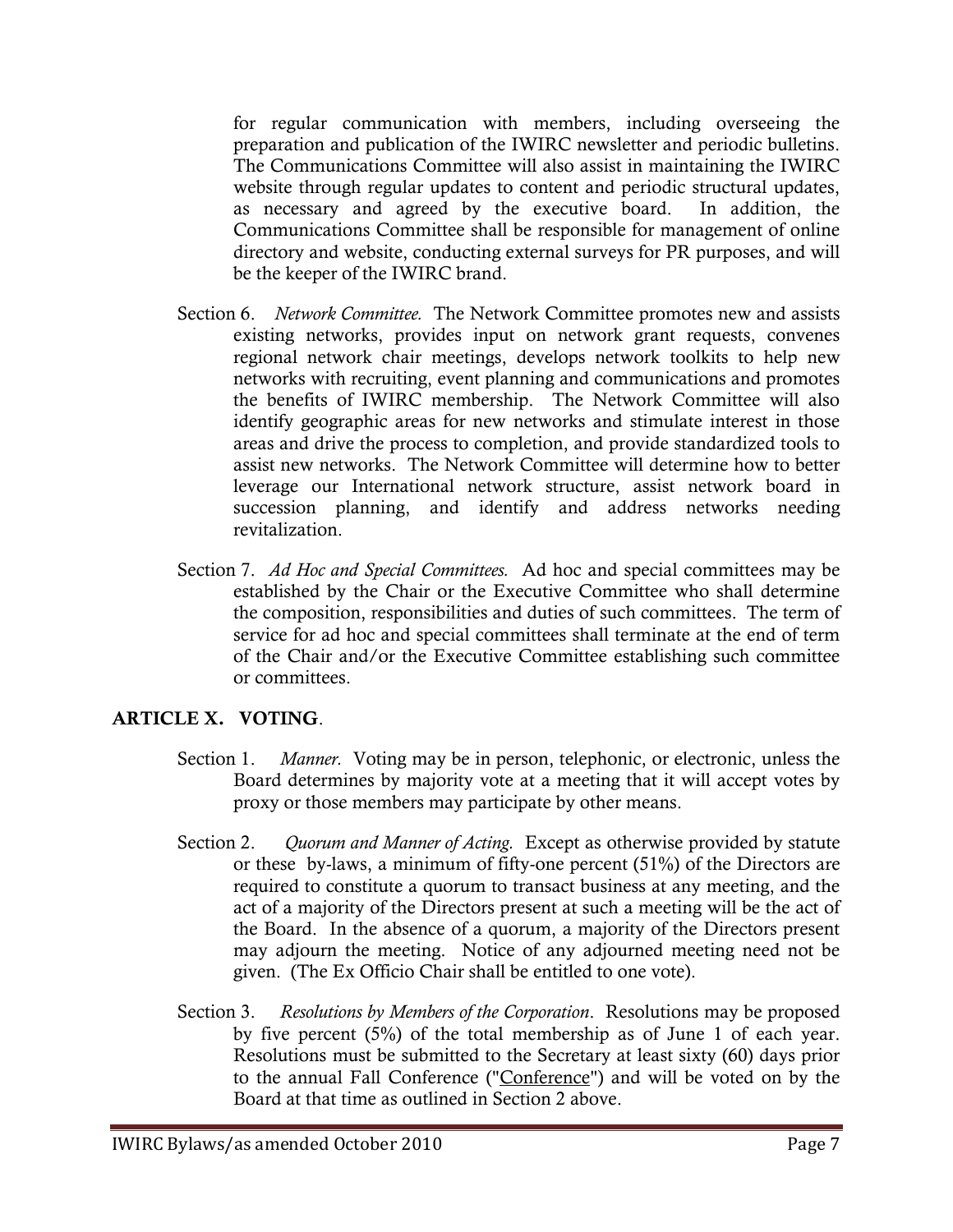#### ARTICLE XI. ELECTIONS

- Section 1. *Frequency*. Elections shall take place annually and bi-annually as follows: (i) the members of the Management Committee shall be elected biannually and (ii) the At Large Directors, shall be elected, fifty (50%) percent annually (i.e. six (6) At Large Directors each year). Elections shall take place as necessary to fill any vacancies as described in Article V Sections 5, 6, and 7 and Article VI Section 3, 4 and 5.
- Section 2. *Nominating Committee.* The Nominating Committee ("Nominating Committee") shall be chaired by the Ex Officio Chair and shall be comprised of the Chair, Vice Chair, Ex Officio Chair, Secretary and three other members chosen by the Chair of the Nominating Committee, taking into account geographic diversity of the Corporation.
- Section 3. *Nominating Slate*. On or before July 1 of each election year the Nominating Committee shall review, as appropriate, the existing Board members and the General Membership and upon recommendation of the existing Board, shall prepare a Nominating Slate consistent with the provisions of Article V, Section 3 and Article VI, Section 2.
- Section 4. *Voting*. On or before September 1 of each election year, the Nominating Slate shall be circulated to the Board for approval. Each Board member shall be entitled to cast: (i) one (1) vote for the purpose of approving the Nominating Slate prior to its circulation to the membership for election of the At Large Directors; and (ii) one (1) vote for the purpose of electing the members of the Management Committee.
- Section 5. *Majority Vote*. Approval of the Nominating Slate and/or the election of the members of the Management Committee shall be by majority vote of the Board of Directors. Approval of the At Large Members shall be by majority vote of those members of the Corporation who cast ballots in such election.

# ARTICLE XII. ADVISORY AND HONORARY BOARDS.

*Advisory and Honorary Boards.* The Board may, at its discretion, establish other advisory boards and/or honorary boards to assist the Corporation in the carrying out of its purposes. The duties, responsibilities, composition, and leadership of such boards shall be designated by resolution of the Board.

# ARTICLE XIII. BOOKS OF RECORD, AUDIT, ANNUAL REPORT, FISCAL YEAR AND BOND.

Section 1. *Books and Records.* The Board will keep: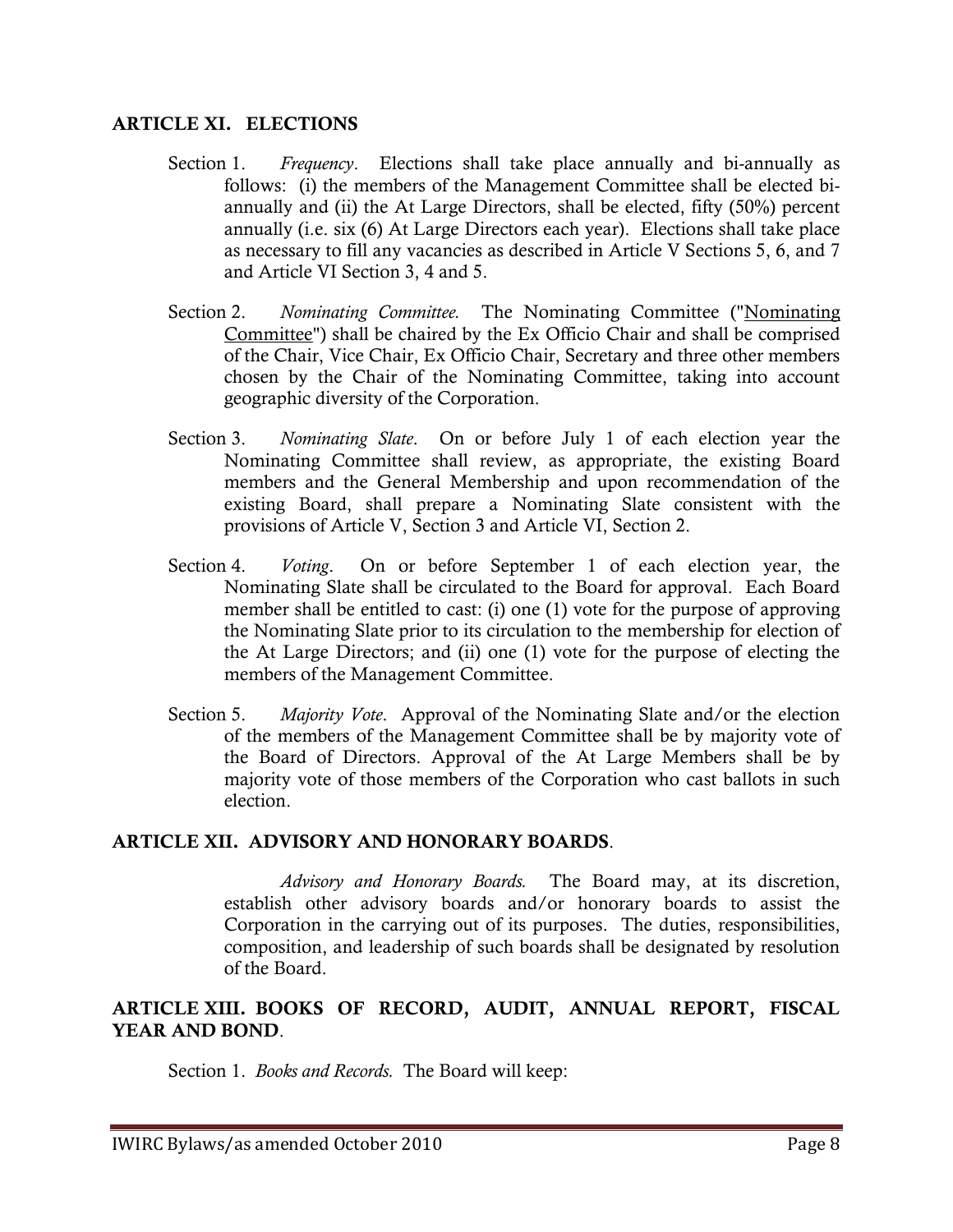- (a) Records of all proceedings of the Board and committees; and
- (b) All financial statements of this Corporation; and
- (c) Certificate of Corporation and by-laws of this Corporation and all amendments and restatements; and
- (d) Other records and books of account necessary and appropriate to the conduct of the corporate business.
- Section 2. *Audit and Annual Report.* The records and books of account of this Corporation will be audited at least once in each fiscal year in such a manner as may be deemed necessary or appropriate by the Board and also shall make such inquiry as the Board deems necessary or advisable into the condition of all trusts and funds held by any trustee, agent, or custodian for the benefit of this Corporation, and shall retain such person or firm for such purposes as it may deem appropriate.

The Board will cause any annual report to be conveyed to each Director within one hundred twenty (120) days of the close of each fiscal year. Such annual report shall contain: a statement of all assets and liabilities; principal changes in funds; income and expense statement; status of all funds held for restricted purposes; and any other such information as may be required by law, these by-laws and/or for purposes of fulfilling the fiduciary responsibilities of the Directors.

- Section 3. Fiscal Year. The fiscal year of the Corporation will be from January 1<sup>st</sup> to December 31<sup>st</sup> of each year.
- Section 4. *Bond.* The Corporation will obtain a bond on such people and in such amounts as may from time to time be deemed necessary by the Board.

# ARTICLE XIV. WAIVER OF NOTICE.

Whenever any notice is required to be given by these by-laws or any of the corporate laws of the State of New York, such notice may be waived in writing, signed by the person or persons entitled to said notice, whether before, at, or after the time stated therein, or before, at, or after the meeting.

# ARTICLE XV. INDEMNIFICATION.

The Corporation will indemnify any present or former director, officer, employee or agent of this Corporation, to the fullest extent possible against expenses, including attorneys' fees, judgments, fines, settlements and reasonable expenses, actually incurred by such person relating to his or her conduct as trustee, director, officer, employee, member or agent of this Corporation, except that the mandatory indemnification required by this sentence shall not apply: (i) to a breach of the duty of loyalty to the Corporation; (ii) for acts or omissions not in good faith or which